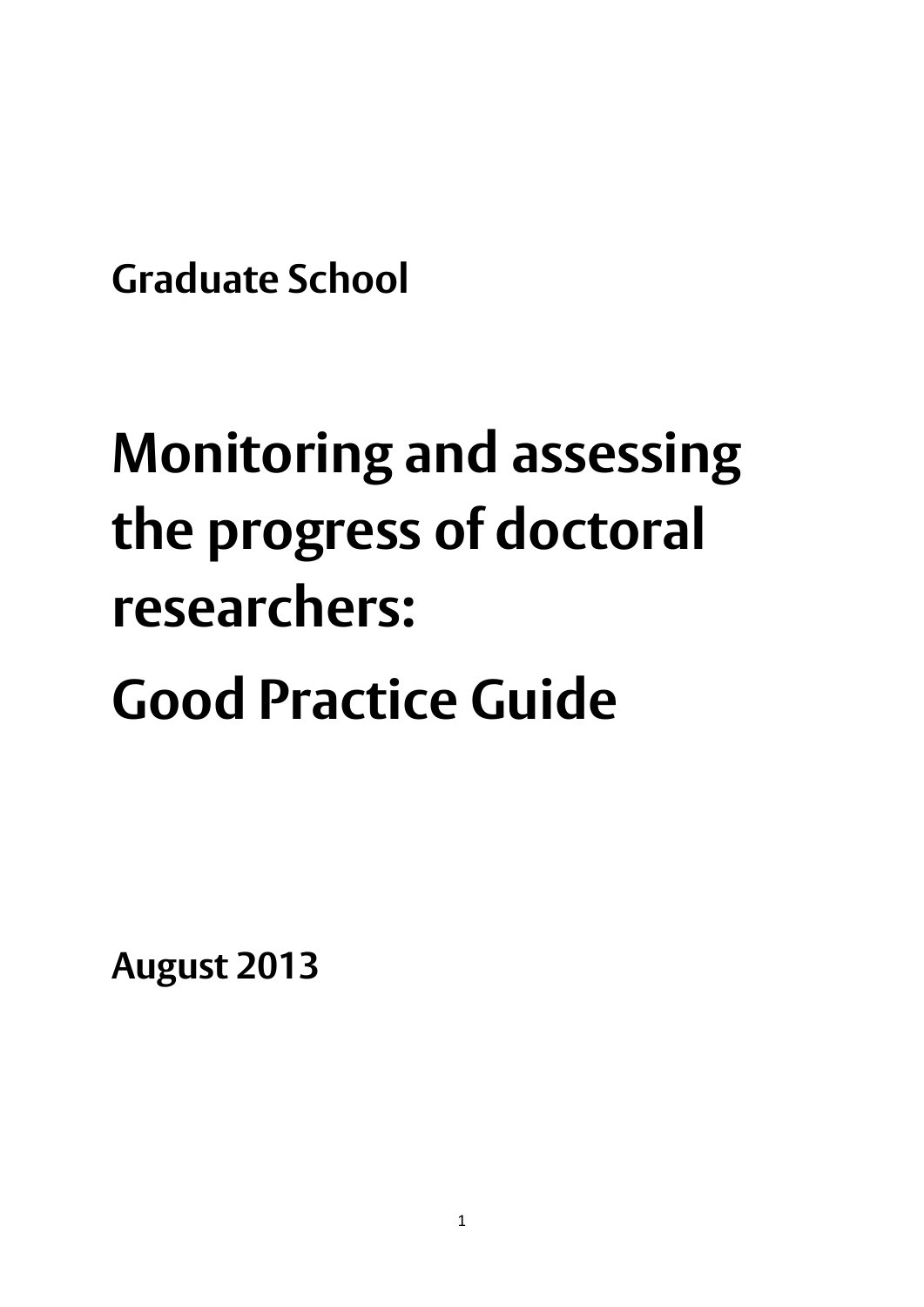# **Contents Page Number**

| 1. | Introduction to Guide                                             | 3              |
|----|-------------------------------------------------------------------|----------------|
| 2. | Purpose of monitoring process                                     | 3              |
| 3. | <b>Key Stages</b>                                                 | 3              |
| 4. | General points that apply to all stages                           |                |
|    | a) School, Graduate School and Faculty roles and responsibilities | 4              |
|    | b) Selection of monitors / assessors                              | 5              |
|    | c) Reporting                                                      | 6              |
|    | i) Student reports                                                | 6              |
|    | ii) Supervisor reports                                            | 7              |
|    | iii) Assessor reports                                             | $\overline{7}$ |
|    | d) Evaluation of supervisory arrangements                         | 7              |
|    | e) Assessment of research training                                | 8              |
|    | f) Record keeping                                                 | 8              |
| 5. | Detailed procedure for annual progress checks                     | 8              |
|    | a) During year 1                                                  | 8              |
|    | b) Assessment and Confirmation of Registration                    | 9              |
|    | i) Criteria                                                       | 9              |
|    | c) Year 3 and beyond                                              | 11             |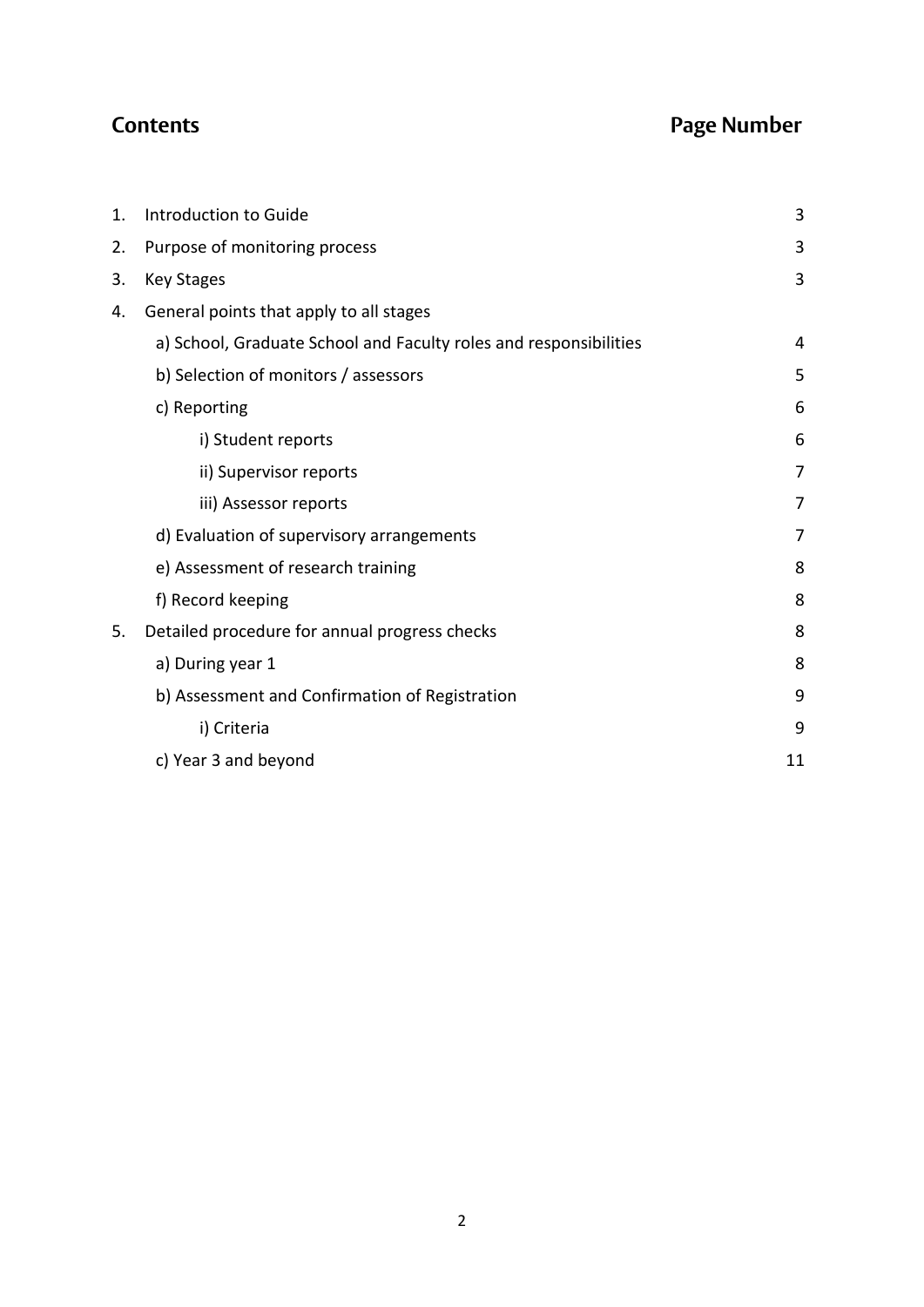### 1. Introduction to the Guide

The University *Code of Practice on Research Students* summarises and enshrines our current policy on monitoring the progress of students on research degrees, also referred to as doctoral researchers (though the terms will be used interchangeably in this guide). The purpose of this guide is to provide additional, detailed information and suggestions for good practice where relevant. The guide primarily relates to monitoring and assessing the progress of PhD students, although parts of it will also be relevant for those studying for MPhil degrees. It does not apply to those studying for Professional Doctorates, LLM or MRes degrees.

In addition to the University *Code of Practice on Research Students*, this guide also complements a number of other sources of relevant information including, School / Department Postgraduate Research Student Handbooks, Ordinance V, and other documents within section 9 of the Guide to Policy and Procedures for Teaching and Learning.

# 2. The purpose of monitoring progress

From a University perspective, the purpose of monitoring and assessing progress is to ensure that research students are making satisfactory progress and are receiving appropriate levels of supervision, training, and support. In addition, the performance of our research students, in terms of their submission and qualification rates, is increasingly being assessed and used by external bodies such as the Research Councils and HEFCE. Some information is also now made publicly available so that other Universities, potential students and their sponsors can see how well we perform.

#### 3. Key stages

#### **Annual monitoring**

In order to ensure that a student progresses to a successful and timely completion it is necessary to monitor progress at regular stages throughout their doctoral studies. University policies stipulate that formal monitoring must be conducted at least once a year for all research students (including 'part-time' and 'working away'). Some Schools / Departments may wish to supplement this requirement with additional progress checks (for example, during the first six months, or in the later 'writing up' stage). This annual monitoring should include an evaluation by students of their supervisory arrangements.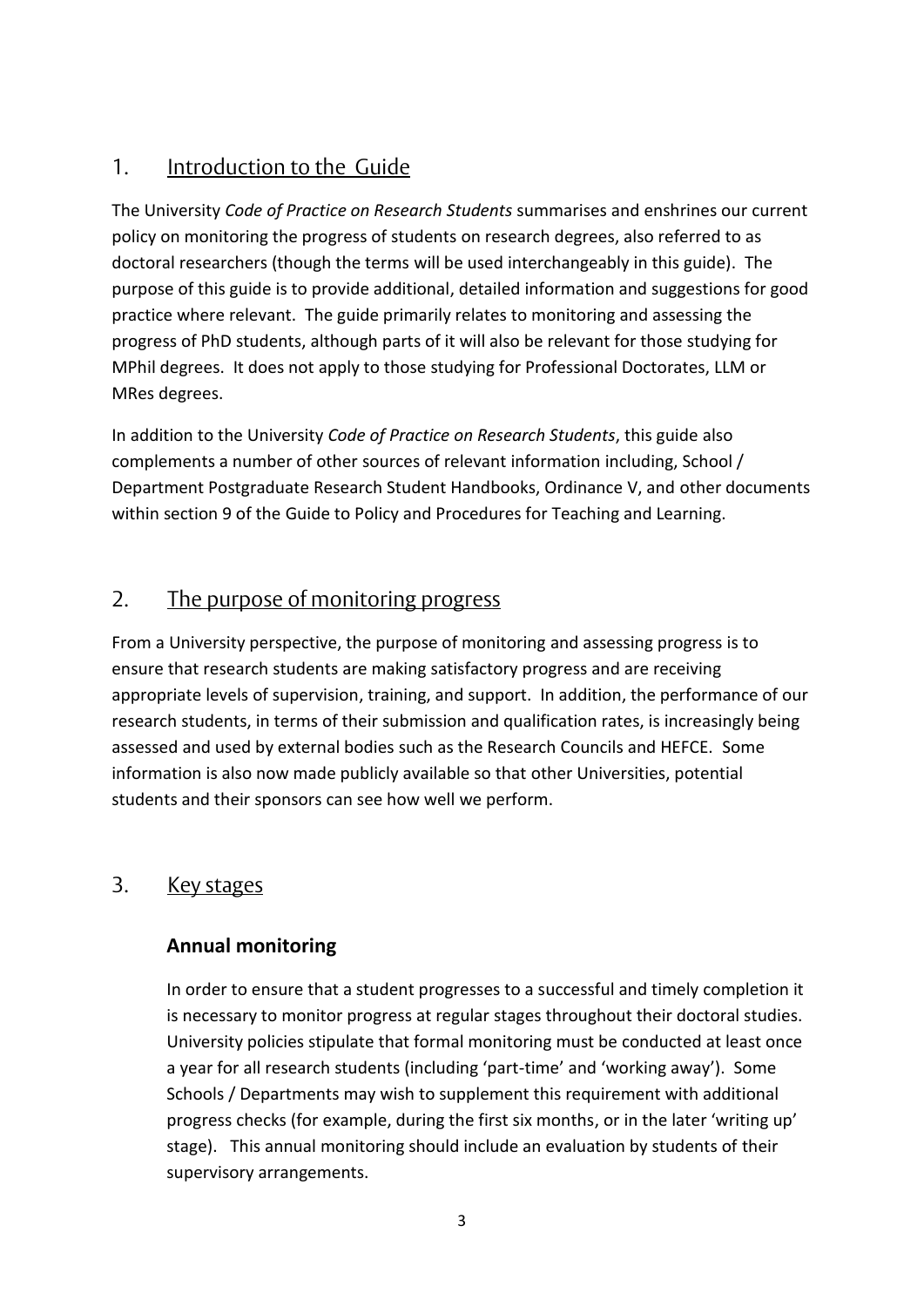#### **Confirmation of registration (Formal review stage)**

From the start of 2010-11, research students who are studying for a PhD register at entry for a PhD, rather than for an MPhil / PhD. In line with this change, the process previously referred to as 'transfer of registration' (to PhD status) and taking place part way through their programme, has been revised. There remains a rigorous, formal assessment of progress (known as 'confirmation of registration') at an equivalent stage of progress (see section 5 below), which may result in the student being transferred to MPhil status or to the student being referred to the University's procedures for PhD & MPhil Student Academic Engagement and Fitness to Study, which might ultimately lead to their registration being discontinued.

# 4. General points that apply to all stages

#### **a. School, Graduate School and Faculty roles and responsibilities**

Schools have full responsibility for monitoring and assessing the progress of their research students, for making decisions about whether registration should be continued each year and for making decisions about whether or not students' registration should be confirmed as PhD at the appropriate time; this is outlined in more detail in section 5 below.

In Schools where research student matters are primarily organised on a departmental basis, Schools can delegate some responsibility for monitoring and assessing progress to Departments, and the process can be overseen by Department Directors of Postgraduate Research Studies. However, any decisions relating to recommendations for a transfer of status from PhD to MPhil (at the confirmation of registration stage), or to registration being terminated at any stage during the programme, should be referred to the Head of School.

School / Department Directors of Postgraduate Research Studies (PGRS) are responsible for ensuring that the monitoring / assessment process is carried out during the expected timescale and that the outcome is reported to the Doctoral Research Office within the Graduate School (see section 4c below). They are also responsible for ensuring that formal records of all reports (including the evaluations of supervisory arrangements) are kept on file within Schools. Directors should read all assessor reports and follow up any concerns that are raised. Where appropriate, remedial action should be agreed with the student and supervisor/s, and a further assessment arranged. If, on the basis of reports received, the Director feels that the student is making insufficient progress to be permitted to continue, he / she should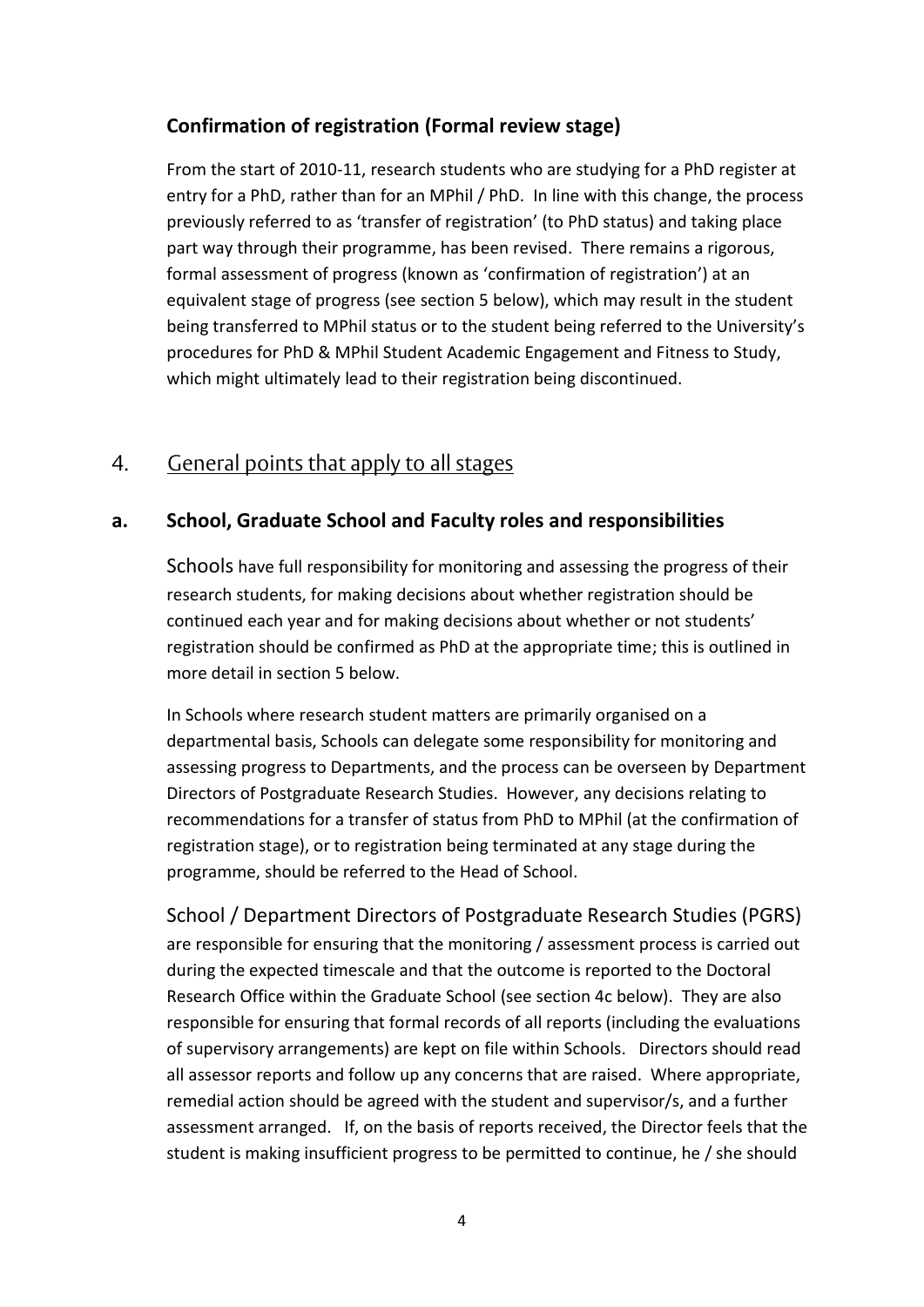raise the matter with the Head of School (and also the Department where applicable) (see sections 5 and 7 below).

School / Department Research Committees would NOT normally be responsible for overseeing the progress of individual students. This may be done in a School / Department PGRS committee, or may be a matter for discussion between the Director of PGRS and the Head of School / Department, depending on the organisational structures within the School. However, Research Committees should maintain oversight of submission and qualification rates and other relevant indicators.

The Doctoral Research Office, based within the Graduate School, provides a further level of quality assurance in terms of ensuring that assessments of progress have taken place at the appropriate time, that all annual updates on progress have been received and logged, that progress is deemed to be satisfactory and, if not, that appropriate remedial action is being taken or a change in registration status is being recommended. Where appropriate, the Doctoral Research Office staff will inform the Dean of Postgraduate Research Studies of any instances of Schools failing to comply with agreed practice.

Faculty Postgraduate Research Studies Committees need to maintain an oversight of submission and qualification rates and other relevant indicators across the University. They also need to receive regular information on the number of extensions and suspensions that have been agreed. However, they do not receive detailed information about the status of individual students.

#### **b. Selection of monitors / assessors within Schools / Departments**

Progress should normally be assessed by at least two individuals who are 'independent', i.e. they are not supervisors of the student in question. They should have experience of supervising PhD students and preferably at least one should have some familiarity with the broad area of research in question. These individuals are sometimes referred to as 'monitors' and can, for example, be the School Director of PGR Studies or a nominated colleague. It is acceptable for monitors / assessors subsequently to act as internal examiners for students they have been involved in monitoring during their programme. Where students are supervised by one or more people from another School or organisation, it is preferable for there to be a monitor / assessor appointed that each School (or organisation).

Some Schools set up larger 'monitoring teams' that include the supervisor/s. In such cases, there should always be at least one member of the team who is not involved in supervision. Any decisions relating to whether the student has shown sufficient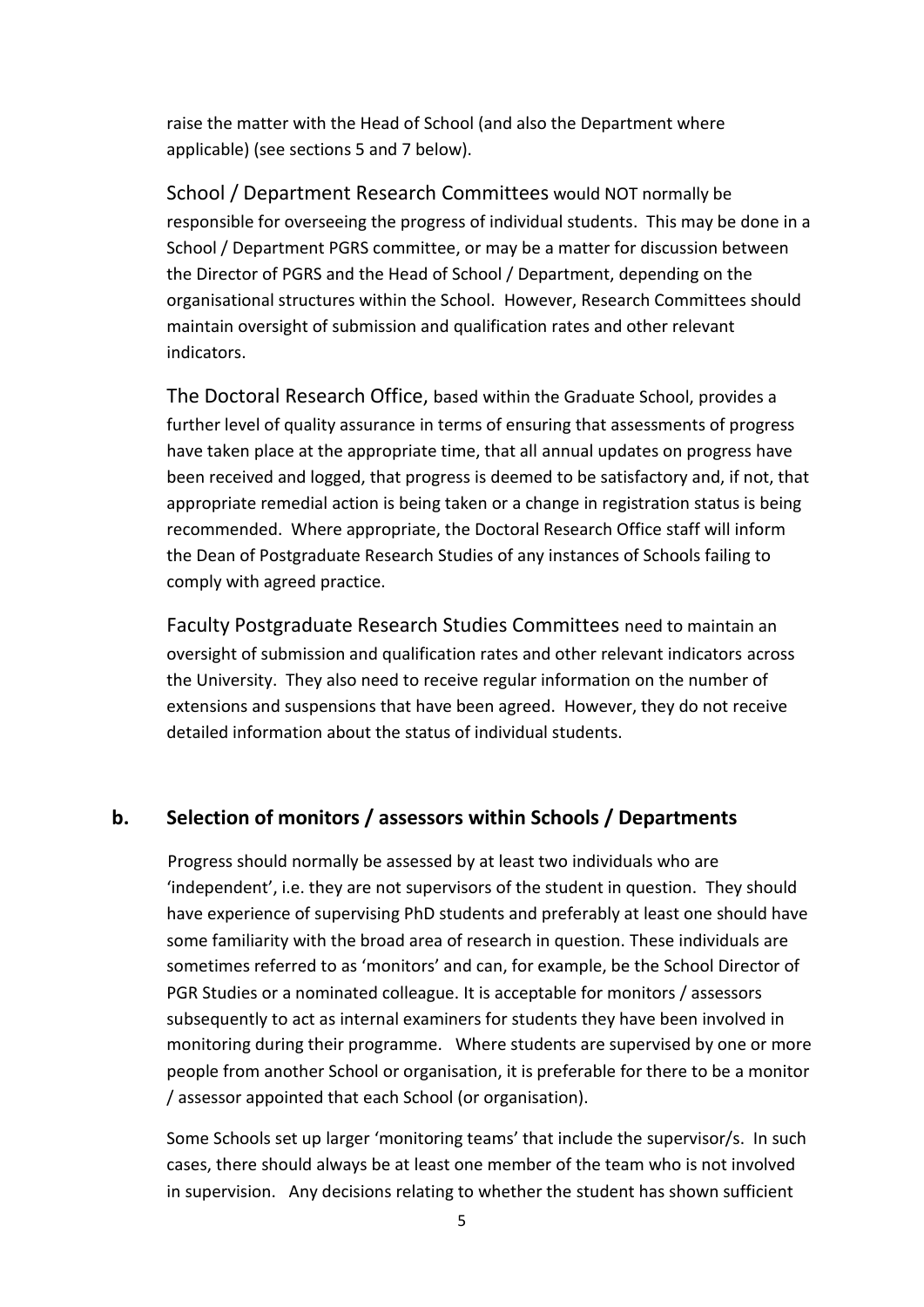progress in order to proceed to the next stage must be made without the involvement of the supervisor/s.

It is good practice for there to be some continuity in terms of who acts as a 'monitor' for a particular student over the course of their registration.

#### c. **Reporting**

*Please note that standard University templates for reports by students, supervisors and assessors are available at:* 

[http://www.reading.ac.uk/graduateschool/supervisorsandresearchstaff/gs-staff-policies](http://www.reading.ac.uk/graduateschool/supervisorsandresearchstaff/gs-staff-policies-and-procedures.aspx)[and-procedures.aspx](http://www.reading.ac.uk/graduateschool/supervisorsandresearchstaff/gs-staff-policies-and-procedures.aspx)

#### *i) Student reports:*

At least once per year, each student should produce a written report outlining their progress during the preceding year (or interval since last assessment if more frequent). The content of these reports should ideally be discussed with their supervisor/s before submission. Schools will want to specify the precise format of these reports but they should cover the following areas;

- summary of work completed, including written work
- a plan for the following year, including plans for publications or other outputs
- what subject-specific and generic research skills training undertaken
- what demonstrating or other University-related work has been carried out

Reports must be sufficiently detailed in order to be used as evidence in cases where PhD and MPhil Student Academic Engagement and Fitness to Study procedures are later invoked, or where students appeal against decisions resulting from the confirmation of registration process.

If students fail to submit a report within two weeks of the due date (and no extension has been approved), they should be sent a warning letter from the Head of School to inform them that if they do not submit a report within three weeks (5 weeks from the original due date) they will be subject to the University's PhD and MPhil Academic Engagement and Fitness to Study procedures and their registration may be suspended. Letters should be copied to the Doctoral Research Office.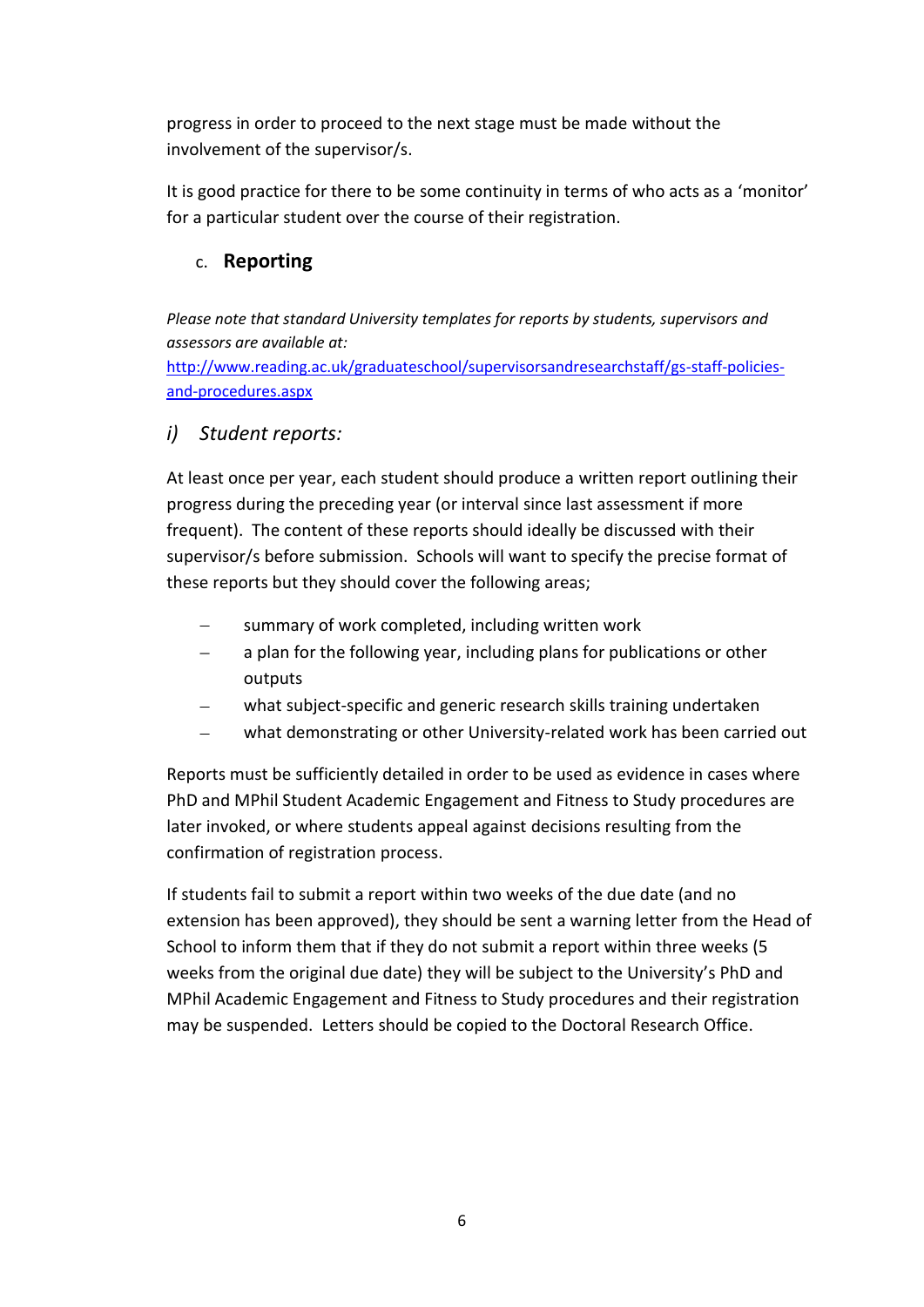#### Oral presentations:

In addition to written progress reports, each student would normally be expected to give at least two oral presentations of their work to an appropriate audience within their School / Department / Research Group during the course of their programme.

#### *ii) Supervisor reports:*

At least once per year, each supervisor should also produce a written report for each student whom they supervise, commenting on the progress of the student in question. Again the precise format of these reports will vary across Schools, but reports should cover the following areas;

- whether progress is deemed to be satisfactory and, if not, what actions could be taken to ensure that progress becomes satisfactory
- the standard of any written work submitted
- whether the student has given an oral presentation of his / her work to an appropriate audience within the School / Department since the last progress review
- the appropriateness of the training activities undertaken by the student with reference, where appropriate, to the initial Learning Needs Analysis
- an anticipated completion date

Students should receive for information a copy of the supervisors' reports.

#### *iii) Assessor reports:*

The assessors should produce a joint written report based on reading the student and supervisor reports and preferably on meeting with the student in question (see section 5 below). The report should comment on the student's progress to date and their likelihood of completing on time. It should outline any concerns and, where appropriate, suggest actions that might be taken to alleviate these. The report should include a clear recommendation as to whether registration should be continued and, during the confirmation stage, whether or not a change in registration is warranted.

Students should receive a copy of the joint assessors' report.

#### **d. Evaluation of supervisory arrangements**

Students should also be asked to comment on the adequacy of their supervisory arrangements at each stage of the monitoring process. A standard University-wide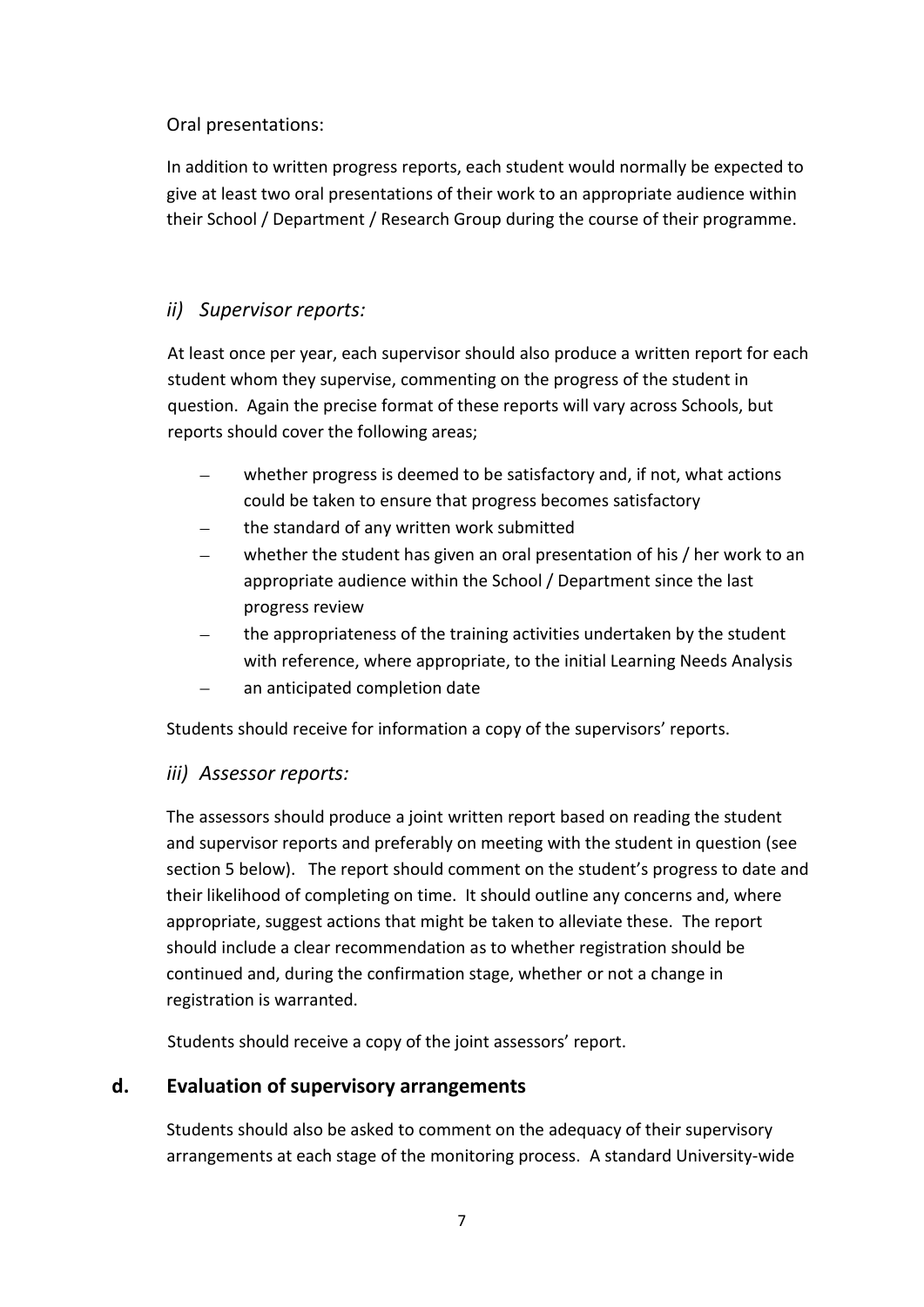form is available for this<sup>1</sup>. Completed forms should be returned to the School Postgraduate Office / PGR Administrator and in most cases will be considered by the School / Department Director of PGRS. Where concerns are raised, the Director should speak to the student in question to ascertain further information and, if appropriate, raise any concerns with the supervisor and / or Head of School / Department. Students who are supervised by the Director of Postgraduate Research Studies should submit completed forms for consideration by the Head of School/Department.

#### **e. Assessment of Research Training**

The assessment of student progress should include an assessment of what subjectspecific and generic research skills training has been undertaken and whether the nature and amount of this is appropriate to the students' needs. Information on research training should be provided in the student's report and comment should be made on this as part of the supervisor's report.

#### **f. Record keeping**

It is essential for Schools / Departments to keep a record of all student, supervisor and assessor reports for each student for the duration of the registration of the student. In larger Schools, this task may be allocated to a specified member of administrative staff. However, as mentioned in section 3.1, it is the responsibility of the School Director of PGRS to ensure that appropriate record keeping takes place.

# 5. Detailed Procedure for Annual Progress Checks

#### **During year 1**

1

- 1. During induction, or an equivalent session for students who do not join in the Autumn Term, students should be informed about the role (and expectations) of supervisors, the role of the School / Department Director of PGRS, and the nature of the monitoring / assessment process.
- 2. During the first term of registration, Schools should determine who will be responsible for assessing the progress of each student (at least in year 1).
- 3. Progress of all students (including part-time and working away) should be assessed during their third term of registration (i.e. the summer term for those starting in October). At the start of the summer term, the Doctoral Research

 $1$  The standard University form for research students' evaluation of supervisory arrangements can be found via <http://www.reading.ac.uk/graduateschool/supervisorsandresearchstaff/gs-staff-policies-and-procedures.aspx>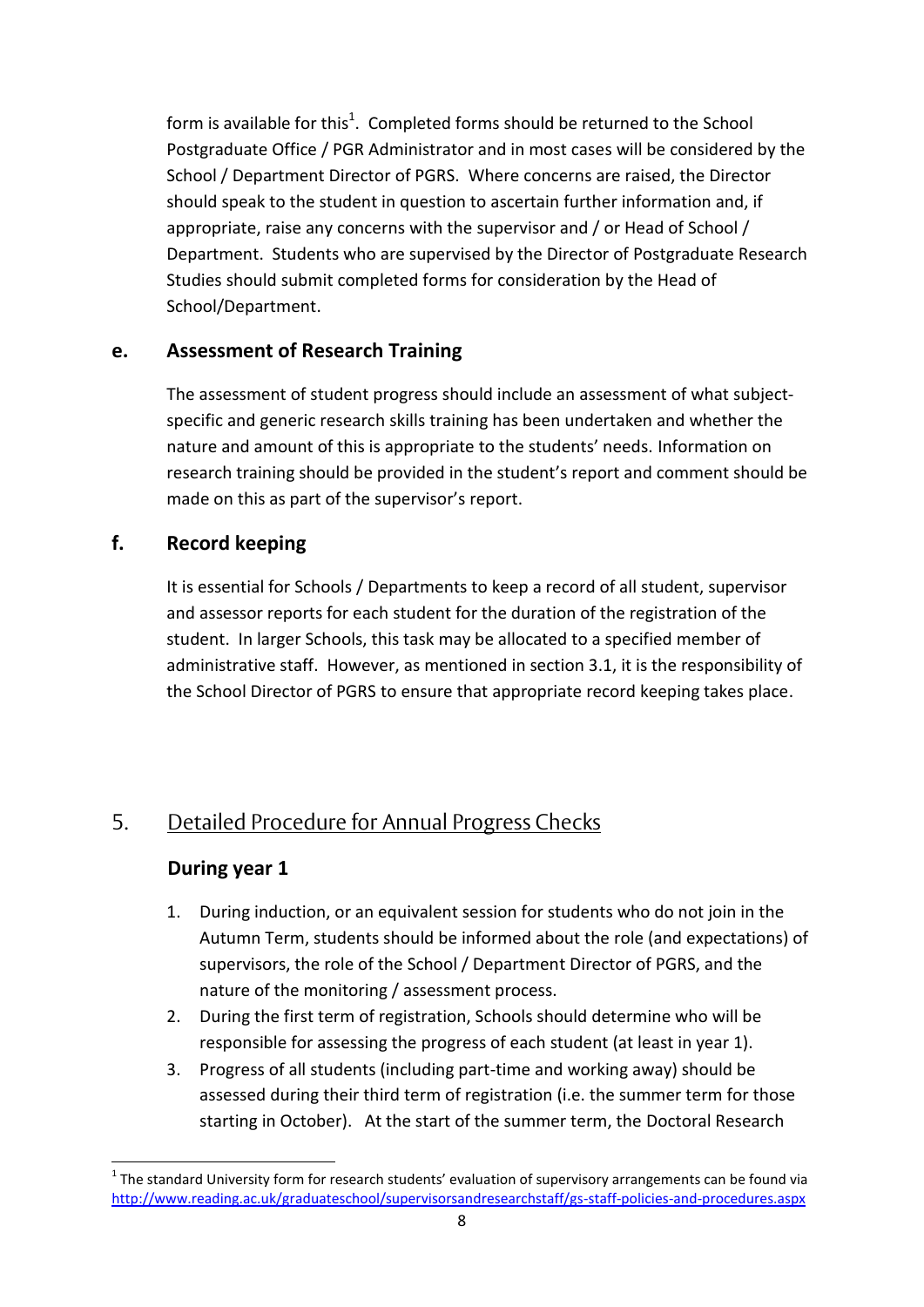Office will send to School Directors of PGRS a spreadsheet listing each student, with information to be completed by the School by the end of the summer term.

4. Reporting should follow the principles set out in section 4.c. Where the assessors' report indicates unsatisfactory progress, the student should normally be given advice on how to improve their performance and an opportunity to submit a revised report by a specified date. In any case where this is not appropriate, or this has been tried but progress is still unsatisfactory and the assessors recommend that registration should not be continued, the School / Department Director of PGRS must refer the case to the Head of School, who would need to consider invoking the University's PhD and MPhil Student Academic Engagement and Fitness to Study procedures, which may lead to the termination of the student's registration. Any correspondence with the student should be copied to the Doctoral Research Office.

#### **Assessment and Confirmation of Registration**

- 1. During year 2, full-time students will normally be assessed and considered for confirmation of registration as 'PhD'. At this stage, the progress of part-time students should continue to be assessed in the same way as in year 1.
- 2. For full-time students, the assessment for confirmation of registration should normally be carried out before the end of their fifth term (which allows time for any second assessment following completion of further work). For part-time students, this assessment would normally be carried out between 24 and 30 months from the start of their registration.
- 3. In addition to producing written progress reports (and in some Schools further written material), students should normally be seen in person by the monitors / assessors as part of the assessment process.
- 4. Recommendations for confirmation of registration (or otherwise) should be made on the basis of the following criteria:

#### *Criteria for satisfying Confirmation of Registration*

- a. Is the work presented by the student such as might reasonably be expected as a result of their having studied for the equivalent of around 12-18 months full-time for a PhD, depending on the timing of the confirmation process.
- b. Has the student shown that he or she is able to exercise independent critical judgement.
- c. Has the student demonstrated that he / she understands how his / her research topic is related to a wider field of knowledge.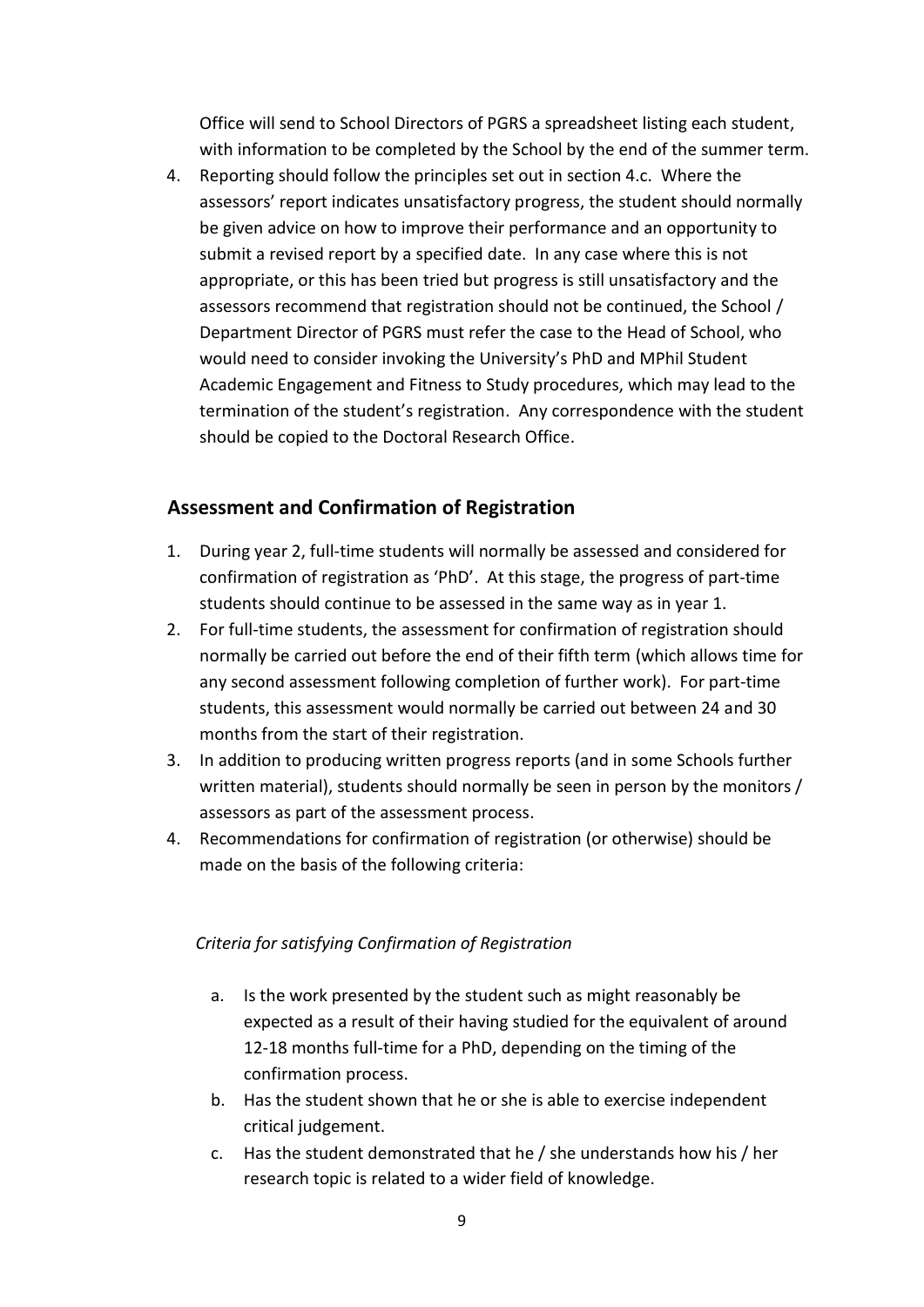- d. Has the student demonstrated the ability to produce an original contribution to knowledge
- e. Is the amount and nature of the subject-specific and generic research skills training that has been undertaken by the student appropriate to his / her needs, as identified through a Learning Needs Analysis or similar process.
- f. Is the student's work, and his / her understanding of it, of a standard that indicates that it will lead to the successful submission of a PhD thesis within 3-4 years full-time registration (or part-time equivalent)
- 6. Where progress is deemed to be satisfactory and therefore confirmation as a PhD student is granted, the School should then inform the Doctoral Research Office, who should then write to the student confirming that this is the case.
- 7. Where assessors believe that these criteria are not met and do not recommend confirmation of PhD registration status, the student would normally be given advice on how to improve their performance and an opportunity to provide a further report and be re-interviewed (normally within three months). Where performance is still deemed to be unsatisfactory at this second assessment and the assessors recommend transfer to MPhil status, the School / Department Director of PGRS must seek the confirmation of the Head of School. Where, following any necessary consultation, the Head of School confirms the decision, he / she should send the student a formal letter indicating the decision, outlining the grounds on which that decision has been made. The letter should draw the student's attention to the process for appeals by research students against confirmation of registration decisions and the deadline by which any appeal must be submitted (see 8 below). The HoS should send a copy of the letter (with supporting documentation) to the Doctoral Research Office.
- 8. Students wishing to appeal against decisions to transfer their registration to MPhil need to lodge a written appeal with the Dean of Postgraduate Research Studies, via the Doctoral Research Office, within two weeks of being informed in writing by the Head of School of the 'confirmation of registration' decision.
- 9. In cases where assessors agree that progress is such that the student would be unable to attain either a PhD or an MPhil qualification and that registration should not be continued, the School / Department Director of PGRS must refer the case to the Head of School, who would need to consider invoking the University's PhD and MPhil Student Academic Engagement and Fitness to Study procedures, which may lead to the termination of the student's registration. Any correspondence with the student to this effect should be copied to the Doctoral Research Office.